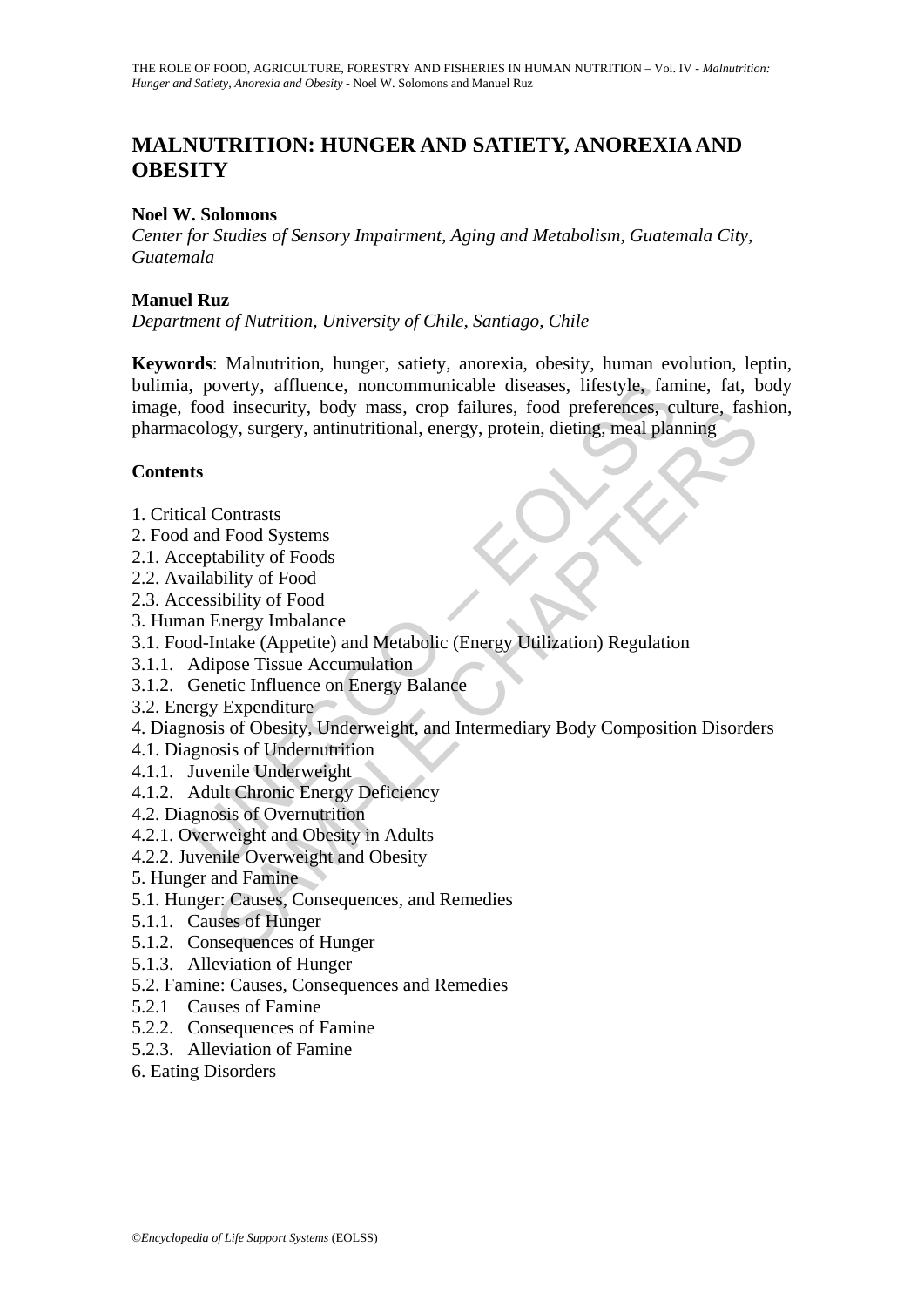6.1. Causes of Anorexia Nervosa and Bulimia 6.1.1. The Social Psychology of Eating Disorders 6.2. Consequences of Anorexia Nervosa and Bulimia and their Treatment 6.2.1. Refeeding Syndromes 6.2.2. Other Faces of Anorexia and Weight Loss 7. The Obesity Epidemic 7.1. Causes of Obesity 7.2. Consequences of Obesity 7.3. Treatment of Obesity 7.3.1. Weight Reduction Diets and Behavior Modification 7.3.2. Exercise 7.3.3. Pharmacologic Options 8. Conclusions Glossary Bibliography Biographical Sketches

### **Summary**

What people eat and how they obtain their food has been an evolutionary process throughout the 400 000 years that homo sapiens has been evolving. Humans are constituted to be omnivores, deriving substances from both plants and animals. From hunter-gatherers in the wild to nomadic pastorals to agriculturalists, the domestication of animals and plants has provided more food security, more leisure, and greater reliance on technology.

UNESCO – EOLSS The east and how they obtain their food has been an evolutionary pro<br>the 400 000 years that homo sapiens has been an evolutionary pro<br>the 400 000 years that homo sapiens has been evolving. Humans<br>to be omnivores, deriving Human energy balance is achieved at the point at which the amount of energy expended in metabolism and activity is equally matched by the amount consumed from the diet. In sedentary circumstances, balance is achieved only by voluntary food restriction (appetite control) or when a huge body mass has accumulated. With famine or eating disorders leading to scant energy intake, a loss of both lean tissues and body fat precedes the accommodation to energy balance with a low reserve for any physical exertion. If lifestyle demands high physical effort, however, one can consume correspondingly high amounts of energy and maintain balanced body composition and fitness. The regulation of energy balance is a complex interplay of signals that initiate food-seeking behavior feeding, determine meals, intervals between meals, and the metabolism of macronutrients for energy or their conversion into lean tissue or adipose (fat) reserves, and all of this is conditioned by the usual degree of energy expenditure in physical activity.

Both underweight and excess weight are diagnosed by indicators based on the measurement of mass (weighing balance) and height (stature), and adjusting them to a reference index (body mass index) in relation to reference norms. Conditions of overweight and obesity are diagnosed on the high side, and various grades of chronic energy deficiency on the lower extreme.

Famine, restricted access to food, and eating disorders are conditions in which energy undernutrition is a common denominator. Short-term provision of food supplies and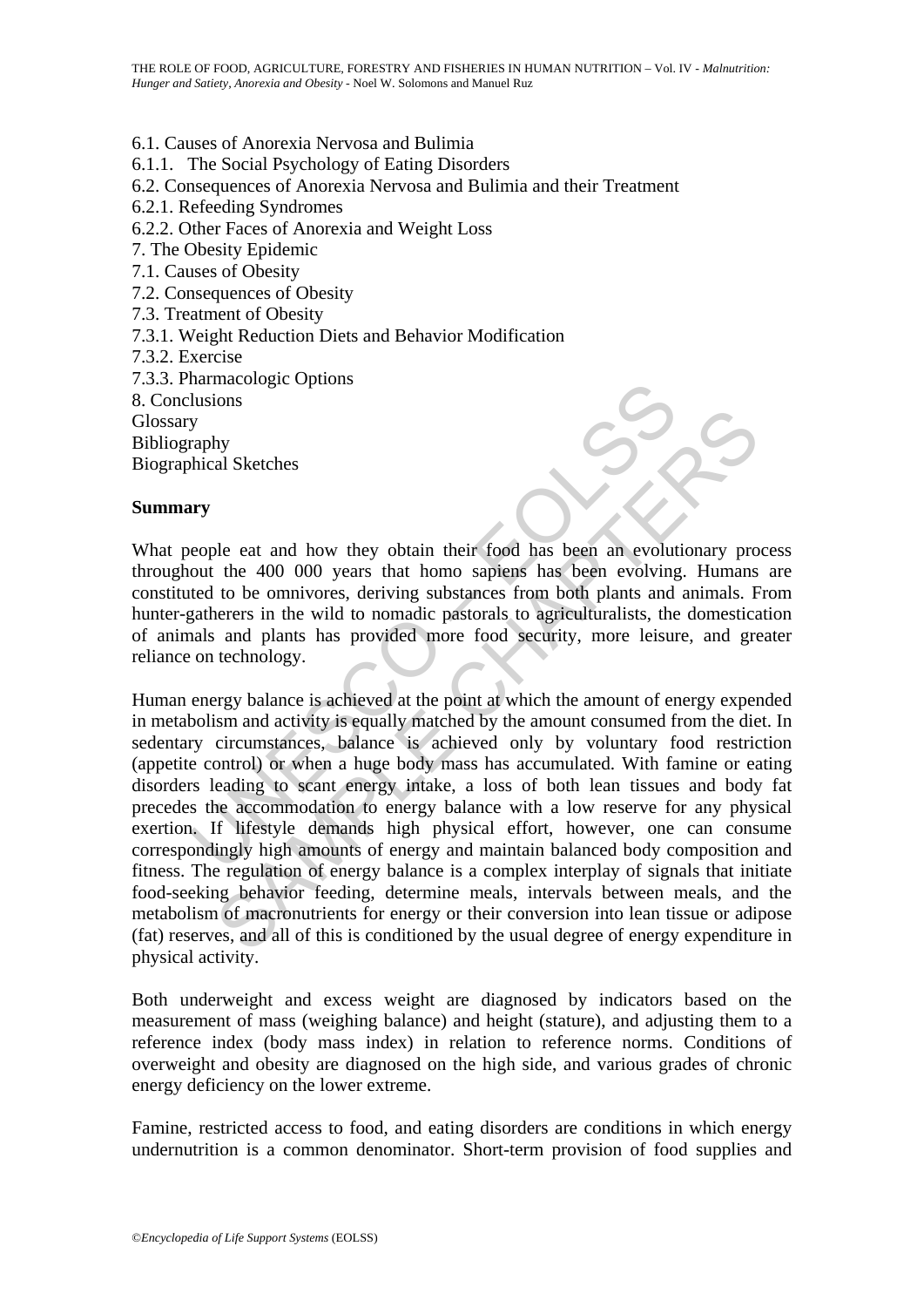adaptation of social and economic organization in harmony with the environment are the redress for the first to situations. The solution for eating disorders is social and psychological, and the safe management of refeeding is an important clinical topic.

The challenge of overweight and obesity as public health problems is only now being appreciated. Genetic predisposition interacts with changes in food composition and availability and more sedentary lifestyles to increase the number of persons with excess weight (and excess risk of chronic disease) throughout the world. Prevention and therapy for obesity involves modifying eating behavior, increasing physical activity, and occasionally drugs and surgery will be adjuncts.

# **1. Critical Contrasts**

*Jack Spratt could eat no fat, his wife could eat no lean. And so, betwixt them both you see, they licked the platter clean.*  Traditional English folk rhyme

The poem about the dietary peculiarities of the Spratt Family, and the traditional illustration that appeared in the books of rhymes, is apocryphal of the theme of this chapter. The husband and wife in the famous (infamous) pair had a contrast in body habitus and dietary practices. The illustrator inevitably depicts a hefty Mrs. Spratt and a svelte Mr. Jack Spratt. English folk tradition, moreover, seems to have associated the consumption of fat with fattiness and that of lean with leanness.

ratt could eat no fat, his wife could eat no lean.<br>
betwixt them both you see, they licked the platter clean.<br>
betwixt them both you see, they licked the platter clean.<br>
and English folk rhyme<br>
em about the dietary peculia *t could eat no fat, his wife could eat no lean.*<br> *wixt them both you see, they licked the platter clean.*<br>
English folk rhyme<br>
about the dietary peculiarities of the Spratt Family, and the traditi<br>
that appeared in the b These are extreme conditions, and conventional wisdom—and the generalized notion of a bell-shaped distribution—would suggest that the great majority would be found between the two extremes. In fact, at one time in human evolution, each would have represented a rare extreme in an otherwise homogeneous general population in energy balance on an omnivorous diet. The conventional presumption, however, is that the condition that predominated throughout most of prehistory, antiquity, and in developing nations was that of overly lean (underweight) populations. Fossil evidence, however, suggests that hunter-gatherers were taller and better-nourished than the rural peasants of today. Underweight people and general malnutrition were an artifact of unequal distribution of foods from the agrarian transition. The Henry VIII phenotype, moreover, was undoubtedly rare in the sixteenth century and confined to the aristocracy and the clergy. What the present era has wrought has been a wider variation in body size, with increasing polarization of body habitus.

The following heading caption in a weekly magazine characterizes the current state of the world's body composition distribution.

*A UN report shows that about 50 percent of the world's population is malnourished. Of those, half are too fat and half too thin. Per cent of underweight children: Bangladesh, 56 percent; India, 53 percent; Ethiopia, 48 percent; Vietnam, 40 percent; Nigeria, 39 percent; Indonesia, 34 percent. Per cent overweight adults: United States, 55 percent; Russia, 54 percent; Britain, 51 percent; Germany, 50 percent; Colombia, 43 percent; Brazil, 31 percent.*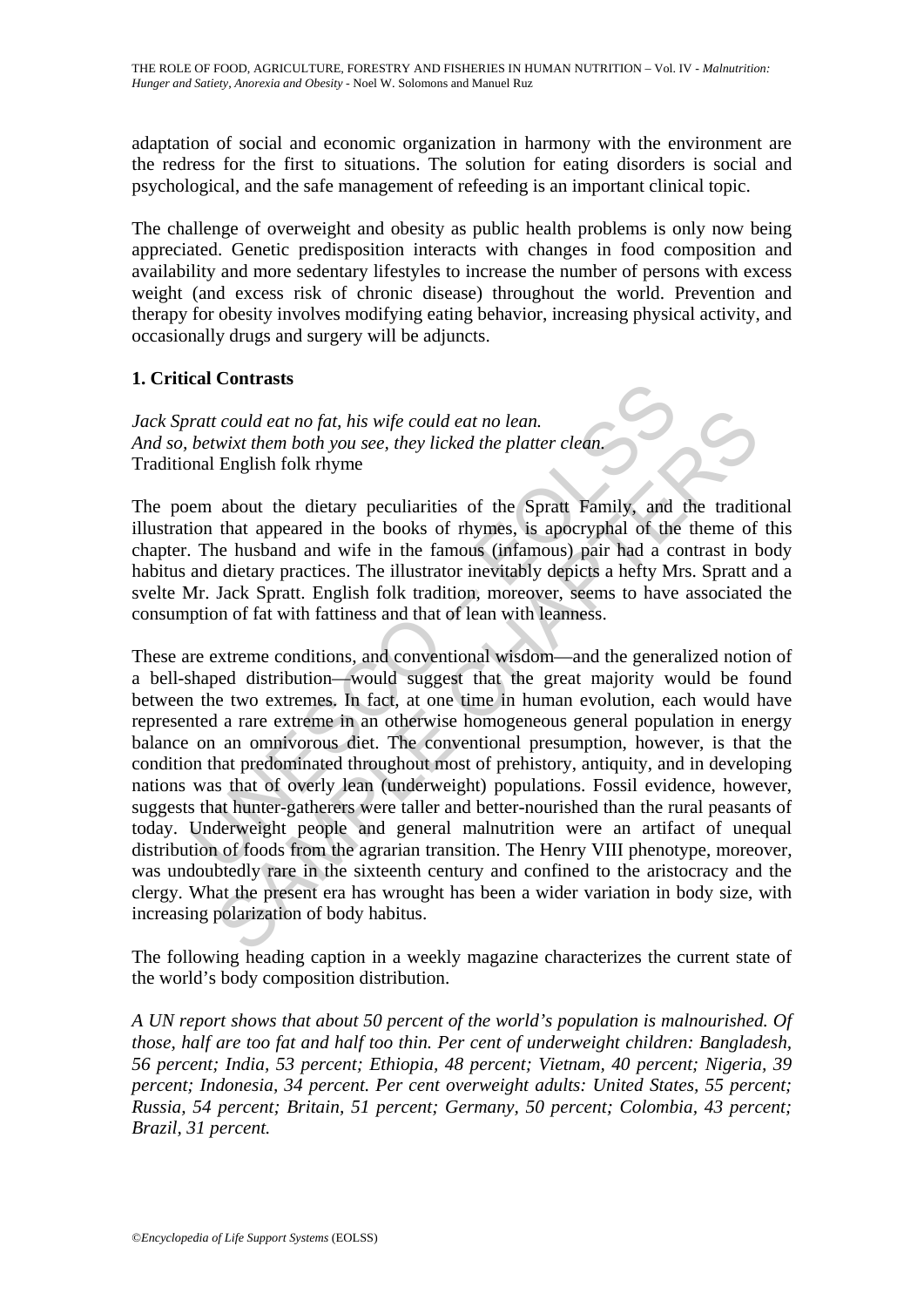(The Skinny on World Health, *Newsweek* **135** (7), February 14, 2000).

As we shall see, we may be approaching a situation worldwide in which those who are in the extreme categories will outnumber those in the range of ideal weight.

Hunger and Satiety, Anorexia and Obesity, the title of this article, is based on a series of contrasts: Hunger and satiety, anorexia and obesity. In literature, poetry, and graphic arts, there is an interplay between an homage for the stark polar extremes on the one hand, and adoration of the balance and equanimity on the other. In the context of black and white, or day and night, the terms gray or twilight (dusk) are considered boring. The philosophical principles under which most traditional health systems are built conceive of health as balance. The classical example is Yin and Yang, a system of opposing forces. So, in a theoretical way, good health is the gray area between black and white extremes.

With respect to the contrasts in the title, however, a careful analysis of the syntax would suggest that these are not strictly parallel juxtapositions. At the physiological level, implying regulatory mechanisms are at play, hunger and satiety are antipodes. Hunger is defined in one medical dictionary as "uneasy or painful sensation, exhausted condition, caused by lack of food." According to one researcher "Satiety, defined as an internal state of energy repletion after a meal, has been measured in terms of fullness, reduced hunger, reduced intent to consume a meal or a snack, or a lower amount of food consumed. Satiety has measured in terms of reduced palatability."

It as batance. The classical example is Tim and Tang, a systemetric and a real of So, in a theoretical way, good health is the gray area between b So.<br>So, in a theoretical way, good health is the gray area between b S.<br>S.<br> In a measure and state of the time and state of the syntax was the contrasts in the title, however, a careful analysis of the syntax was the these are not strictly parallel juxtapositions. At the physiological legulatory m The latter two elements in the title are contrasting syndromes or pathological conditions, viewed as eating disorders. Anorexia can represent either: 1) an abbreviation for anorexia nervosa, a condition defined as "a personality disorder manifested by a severe aversion to food," or 2) anorexia is an appetite disorder in which the desire to eat is dampened. A more reasonable parallelism might be "Hunger and Satiety, Anorexia and Overeating." Here we have framed the latter element of the phrase as a process. On the other hand, we can take the title into the public health domain, where availability and accessibility of food and healthcare replace physiology. In the public health domain, hunger has been equated to food insecurity or lack of access to food. Here the appropriate parallelism might be: "Hunger and Surfeit, Cachexia and Obesity." In this framing and phrasing, we have looked at the results or the product. In this article, we have tried to deal with both formulations, but in the concept of ecological and evolutionary biology including modern and emerging data.

### **2. Food and Food Systems**

The foods that can support the life of individuals of a species are a product of evolution of the species, and, indeed, co-evolution of plants and animals in the environment (see *Domestication and the Development of Plant Cultivars* and *Animal Husbandry, Nomadic Breeding, and Domestication of Animals*). To understand the contemporary situation confronting humankind, the perspective of evolutionary biology is the fundamental standpoint. Both instinct and digestive and metabolic apparatuses determine which foods can support the growth, health, and reproduction of a given animal. Some species are strict herbivores, subsisting entirely on plants. Others are strict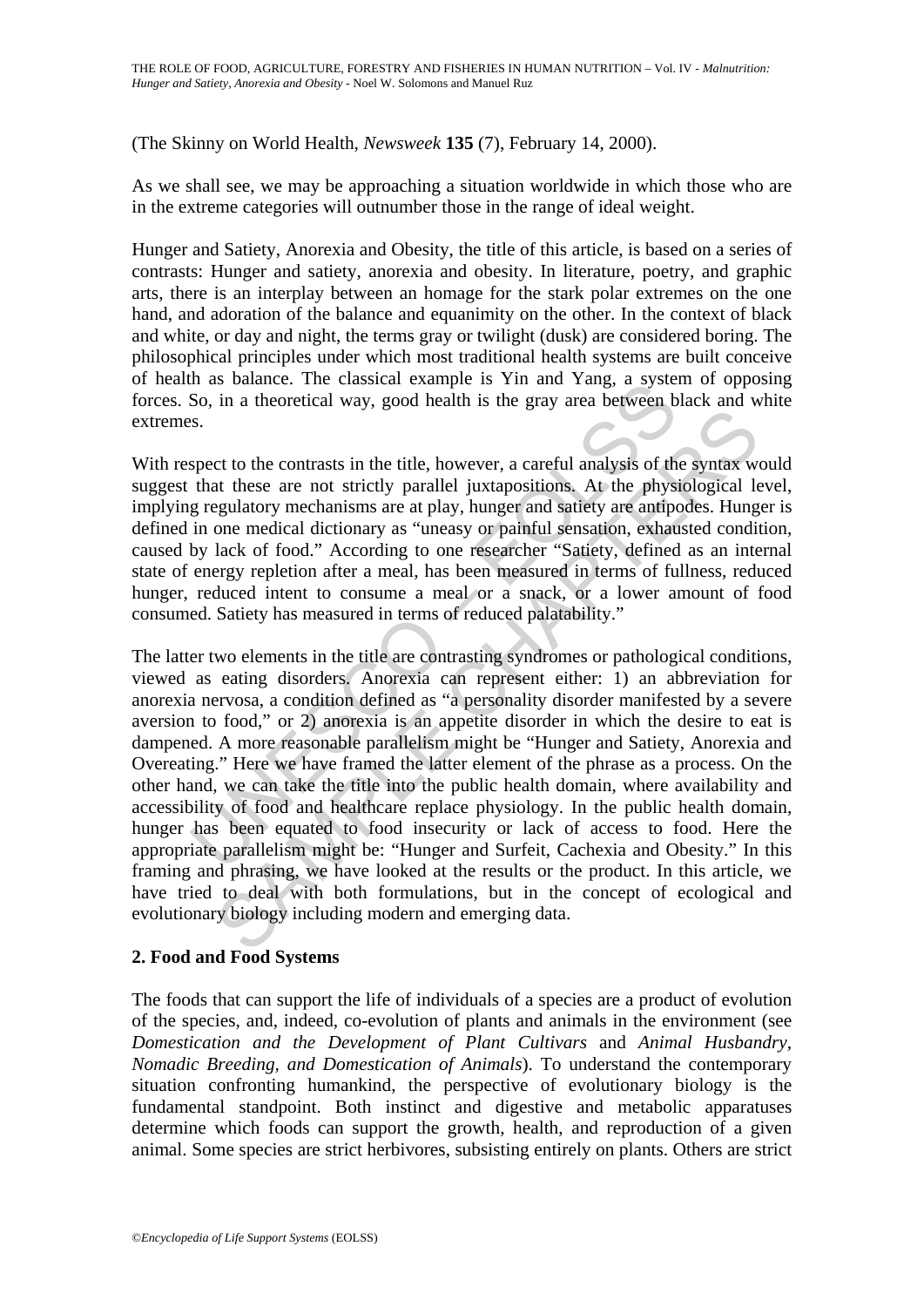carnivores, predators, or scavengers subsisting on flesh and viscera. Finally, a set of species, so-called *omnivores*, of which most primates are classical examples, fulfill their nutritional needs with both plants and animals in their diet. From the dentition, size of mouth, and structure and strength of the jaws, to the partition and secretion of digestive enzymes and bile, to the length and anatomy of the alimentary tract, the adaptations to a vegetarian diet, a carnivorous fare, or a mixed diet are characterized. Another intrinsic factor of the evolution of a diet relate to the absence of substances within the foods that can be toxic to the consumers (toxins) or interfere with their nutrition (antinutrients) (see *Antinutritional Factors in Food*).

many brootgy. Thom sapies emieped mon outer nominals been<br>not been alternated to produce and the sense that the sense entired monograph. And the sense are subbons, comes to us from the common primate ancestor. Fun, homo sa gibbons, comes to us from the common primate ancestor. For most of homo sapiens was just another wild animal. The theory of Darwin tell<br>turnd order seeks biological diversity of species, and that the survival<br>based on rep Food systems for humans cannot be separated from the physical and cultural aspects of evolutionary biology. Homo sapiens emerged from other hominids between 400 000 and 200 000 years ago. Much of our genetic makeup, homologous with contemporary small race gibbons, comes to us from the common primate ancestor. For most of our evolution, homo sapiens was just another wild animal. The theory of Darwin tells us that the natural order seeks biological diversity of species, and that the survival of a species is based on reproduction by the individuals who are most fit and adapted to maximize on those characteristics most suitable for survival in the ecological niche. Survival to reproductive age, survival to reproduce, and (for males) dominance in becoming the progenitor of more offspring in the group, are the indicators of superior genetic fitness. The genetic makeup of homo sapiens and its ethnic subgroups around the world is the product of this process of rigorous life-and-death selection forces over millennia.

Acceptability of foods, that is the selection chosen for consumption, has derived from cultural evolution and is particular to geographical and religious groupings (see *Regional and Cultural Differences in Nutrition*). Once determined what is edible for a group, the availability of foods in the environment and the ability of consumers to get the food in to their pots, sets the table of the food system, and for the issues of feeding behavior and energy balance that determine human body composition.

# **2.1. Acceptability of Foods**

Culture has assisted humans in their selection of diets. This ranges from the processing of foods, from soaking or dissection for discarding the less edible or damaging components, to the invention of fire and thermal treatments (cooking) that often destroy or inactivate toxins, antinutrients, and pathogens that would be dangerous if the food were consumed in the raw state (see *Antinutritional Factors in Food*) along with certain essential nutrients, too. Development of weapons allowed humans to roam in the open, defending themselves from their natural predators, while hunting more efficiently and slaying ever larger beasts as prey. Culture and oral tradition directed groups living in specific ecosystems toward the selection of the wild flora and fauna apt for consumption by the tribe (see *Ethnographic Aspects of Human Nutrition*).

# **2.2. Availability of Food**

The history of food systems recognizes three distinct (but overlapping) eras, beginning through the evolution of hominoids to humans some 400 000 years ago with the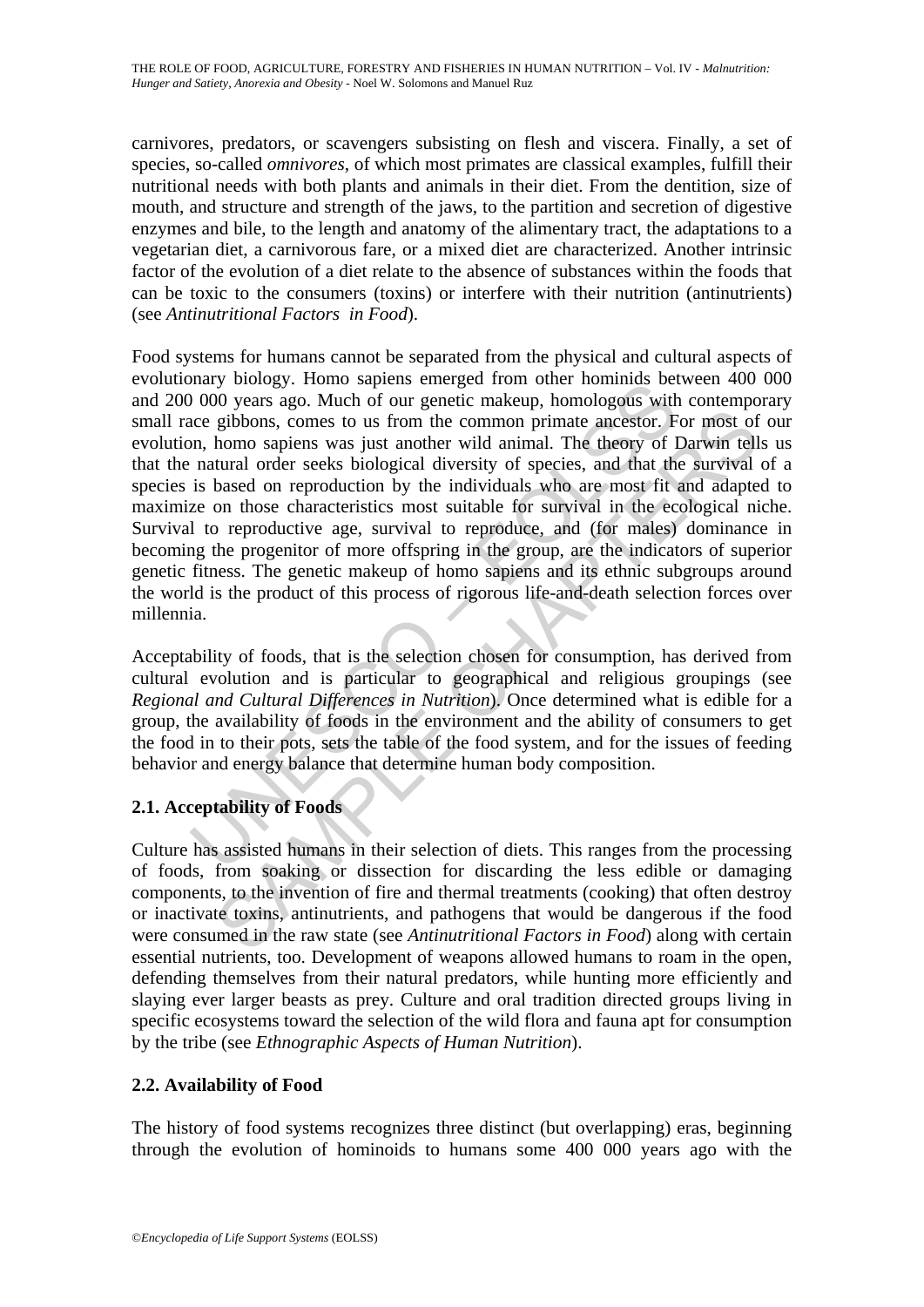hunter-gatherer lifestyle. In this epoch, availability was a function of that which could be found through foraging and hunting. Obviously, the number of human individuals the Earth that could supported by a hunter-gatherer lifestyle is intrinsically limited by the intimate dependence on a food supply that cannot be expanded—and can only be contracted—by the intervention of humans.

Some 40 000 years ago, humans domesticated grazing mammals for their milk and fur, and to a lesser extent for their hides and meat. This gave rise to the pastoralist lifestyle (see *Animal Husbandry, Nomadic Breeding, and Domestication of Animals*). Availability of food became a function of the ratio of the herd to the nomadic herders. Both of these forms of subsistence involved constant migration to follow their prey, to open new hunting territories, or to find new grazing ranges.

W multing territories, or to find new grazing ranges.<br>
1000 years ago, humans domesticated wild seeds to form grains,<br>
he most ancient, followed by rice and maize some 7000 years age<br>
e, millet, sorghum and tubers, orchard 00 years ago, humans domesticated wild seeds to form grains, with wheat<br>most ancient, followed by rice and maize some 7000 years ago, and leguillet, sorghum and tubers, orchard fruits, and vegetables later (see Histor<br>Agri Only 10 000 years ago, humans domesticated wild seeds to form grains, with wheat and barley the most ancient, followed by rice and maize some 7000 years ago, and legumes, oats, rye, millet, sorghum and tubers, orchard fruits, and vegetables later (see Historical Origins of Agriculture). The agrarian lifestyle required the defense of specific territory against the incursion of other humans, of predatory and grazing animals, of vermin, and of plagues. Livestock other than dairy animals were incorporated into the system, but foraging and hunting and fishing for wild game continued. For the first time, relative food security was established along with the luxury for some individuals of not having to participate in food gathering as their dominant activity. These were the preconditions, within the agricultural age, for the development of civilization and advancing technology. Hence, the agrarian lifestyle has a division of subsistence farming which is all-consuming for the farm families, and for whom the availability of food depends upon access to land and the vagaries of weather, soil fertility, and crop health.

Agriculture has a more contemporary division of agroindustry in which availability of food for the nonfarmer depends upon what produce, animal carcasses, live animal and animal products the food-producers produce and bring to the market. It is only with agriculture—and intensive agriculture—that food can be made available to feed 6 billion human beings.

Other nonfood derivatives of technology that enrich human existence are travel, medical care, and communication. Interestingly, the best hope for the preservation of companion species in the sea, on the land, and in the air in coexistence with the human population is the rational and skillful management of resources (see *Food, Agriculture, and the Use of Natural Resources*).

# **2.3. Accessibility of Food**

Accessibility represents the constellation of factors that allows individuals to consume the food that is available in their environment. For the primary food producers, this represents a pecking order within the household group governed by tradition. Working men, fertile-aged women, older adults, adolescents, and children receive differential distribution of the family food based on established norms. For those households that do not produce food, before the distributional aspects can operate, food must be brought into the home from primary producers or the marketplace. This accessibility is based on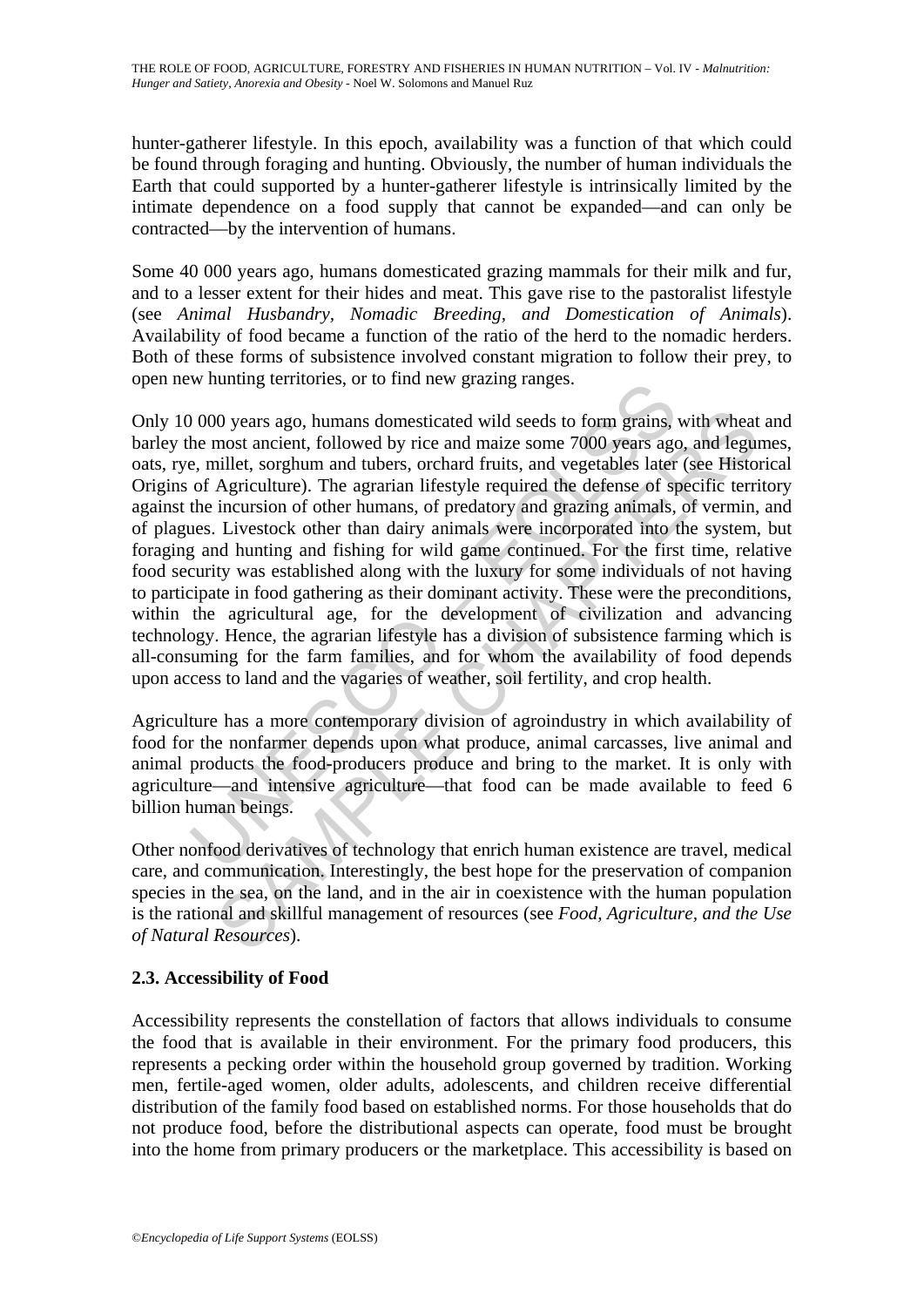the exchange of goods and services (barter) or the purchase with money (monetary commerce). Individual and family wealth can determine the ability to convert the available food in the environment to accessible food in the cooking pot or on the table.

One of the goals of agriculture as reflected in agribusiness is to make food abundant to the consumer. In the era of urbanization, there are greater distances between people and their food. It must be commercialized through a complex system of intermediaries in transport, processing, wholesaling, and retailing and the commercial nature makes the promotion of food in the marketplace supersede the distribution of sustenance.

### **3. Human Energy Imbalance**

one part of the equation and consumption is the other. With thus of extreme famine or food restriction, the human organist<br>balance. However, the cost of imbalance is both distorted body comental and physical capacity. It i of extreme famine or food restriction, the human organism can achance. However, the cost of imbalance is both distorted body composition<br>ental and physical capacity. It is the regulation of food intake into farmy typy expe Food is one part of the equation and consumption is the other. With the exception of situations of extreme famine or food restriction, the human organism can achieve energy balance. However, the cost of imbalance is both distorted body composition and reduced mental and physical capacity. It is the regulation of food intake into harmony with energy expenditure at the point of appropriate and healthful maintenance of skeletal, muscular, visceral, and fatty tissues which is the goal of avoiding extremes of obesity or underweight.

# TO ACCESS ALL THE **29 PAGES** OF THIS CHAPTER, Visit: http://www.eolss.net/Eolss-sampleAllChapter.aspx

#### **Bibliography**

- - -

Auwerx J., Staels B. (1998). Leptin. *Lancet* **351**:737–742. [This paper presents an update on the function of this newly discovered hormone.]

Barker D.J.P. (1996). Growth *In Utero* and Coronary Artery Disease. *Nutr.* Reviews 1996 **54**:S1–S7. [This paper summarizes the evidence that poor early growth predisposes humans to acceleration of cardiovascular disease within the so-called Barker Hypothesis.]

Drenowski A. and Popkin B.M. (1997). The Nutrition Transition. New Trends in the Global Diet. *Nutrition Reviews* **55**:31–43. [The stereotyped change from traditional rural diets to Westernized fare is substantiated with survey data.]

Drenowski A. (1998). Energy Density, Palatability and Satiety: Implications for Weight Control. *Nutrition Reviews* **56**:347–'56. [This paper poses the dilemma of human's attraction to sweet foods and the consequence for weight gain.]

Gill T., Antipatis V.J. and James W.P.T. (1999). The Global Epidemic of Obesity. *Asia Pac. J. Clin. Nutr.* **8**:75–81. [The paper provides a global geographic portrait of obesity in developed and developing countries.]

Keys A., Brozek J.J., Henschel A., Mickelsen O. and Taylor H.L. (1950). Biology of Human Starvation. Minnesota: University of Minnesota Press. [This is the report on the experimental energy deprivation studies performed on conscientious objector volunteers in Minnesota.]